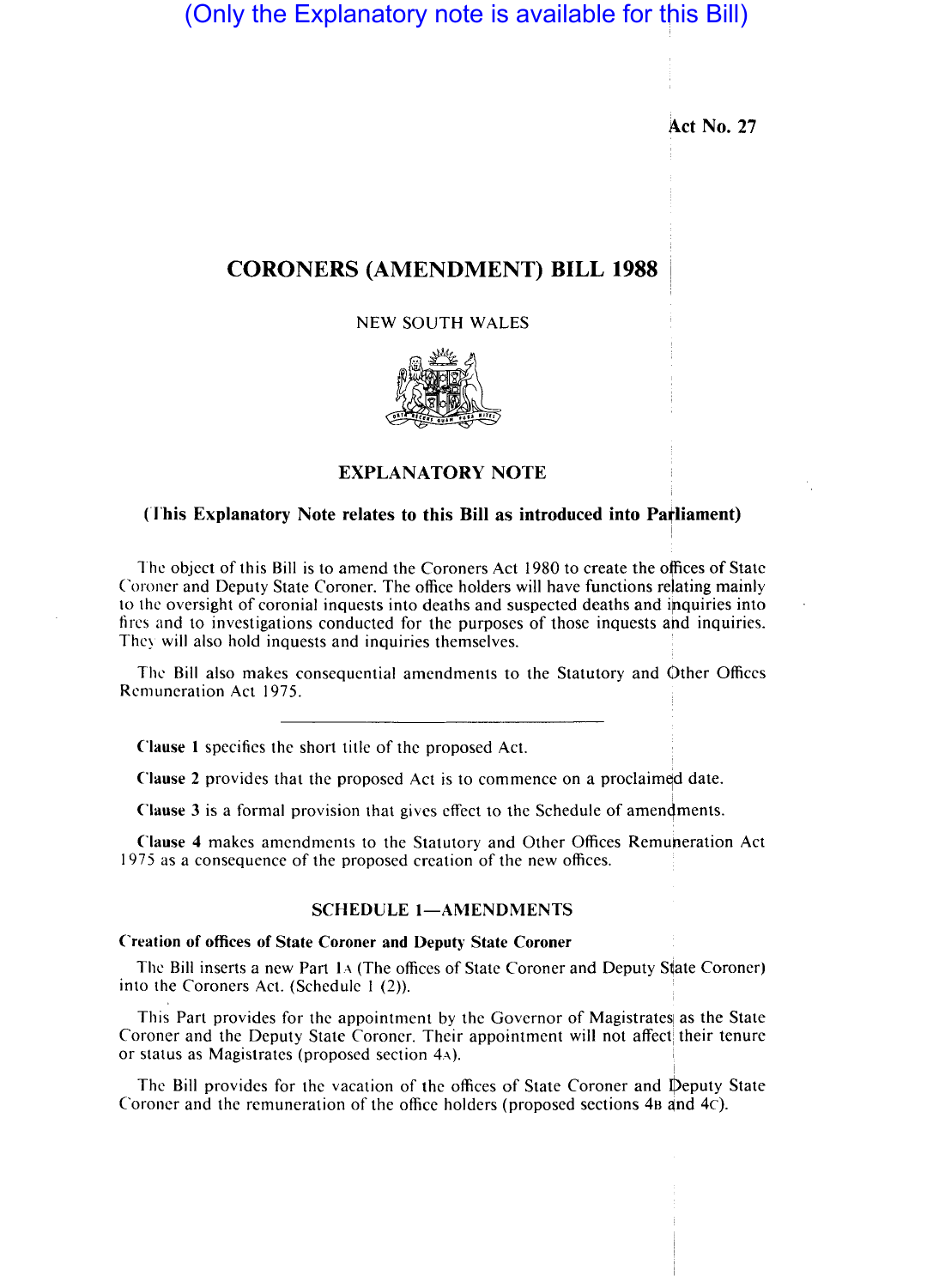The funetions of the State Coroner will include the oversight and co-ordination of coronial serviees in New South Wales and those of the Deputy State Coroner will include acting as the State Coroner in certain circumstances (proposed sections 40 and 4F). The State Coroner will have power to delegate his or her functions to the Deputy State Coroner or to another coroner (proposed section 4E).

To facilitate the State Coroner's supervision of inquests and inquiries, the State Coroner will have power to issue directions to coroners to inform him or her of any death, suspected death or fire reported to the coroners (proposed section 4G).

The Bill makes some minor amendments as a consequence of the creation of the offices of State Coroner and Deputy State Coroner. (Schedule I (I), (3) and (4».

#### Power of State Coroner to direct that inquest or inquiry be held

Section 14 of the Coroners Act sets out the circumstances in which a coroner has a discretion to hold an inquest into a death or suspected death and when a coroner must hold such an inquest. The Bill amends section 14 to provide that, if directed by the State Coroner to do so, a coroner must hold an inquest into a death or suspected death of a person who had sufficient connection with New South Wales (Schedule I (5) (a». The other circumstances in which the Act already provides that a coroner must hold such an inquest will not be affected by the proposed amendments. Under amended section 14, a coroner will also have to give the State Coroner written reasons for the coroner's dispensing with an inquest into certain other deaths and suspected deaths if requested by the State Coroner to do so (Schedule 1  $(5)$  (b)). A coroner's existing duty under the Act to give written reasons to the Minister or an interested person, if requested to do so, will not be affected by the proposed amendments.

At present, the only mechanism under the Coroners Act for a review of a coroner's decision to dispense with an inquest or inquiry is an application to the Supreme Court under section 47. In order to provide an alternative and more immediate means of review, the Bill inserts into the Act a new section 14A under which, if a coroner has decided to dispense with the holding of an inquest concerning a death or suspected death, the State Coroner will have power either to direct that the inquest be held or to hold it himself or herself. The Bill also inserts into the Act a new section 15A under which the State Coroner will have the same power in relation to a coroner's decision to dispense with the holding of an inquiry concerning a fire. The State Coroner will not be able to direct a coroner who is a Magistrate to hold an inquest or inquiry without the Chief Magistrate's consent unless the coroner made the initial decision to dispense with the inquest or inquiry. (Schedule  $1(6)$  and  $(7)$ ).

#### Power of State Coroner to take over holding of inquests and inquiries

In keeping with the State Coroner's supervisory role, the Bill inserts into the Coroners Act a new section 17A which will enable the State Coroner to assume jurisdiction, or to direct another coroner to assume jurisdiction. from the coroner who initially had jurisdiction under section 13 or 15 to hold an inquest or inquiry. The State Coroner will be able to do so only before the coroner either decides to dispense with the holding of the inquest or inquiry or commences the inquest or inquiry. A coroner who is a Magistrate may be directed to take over a matter only with the Chief Magistrate's consent. (Schedule I (8)).

#### Power of State Coroner to issue directions

The Bill inserts into the Coroners Act a new section 17B which will enable the State Coroner to issue directions to a coroner or to a member of the police force concerning investigations to be carried out for the purposes of an inquest or an inquiry. (Schedule  $1(8)$ .